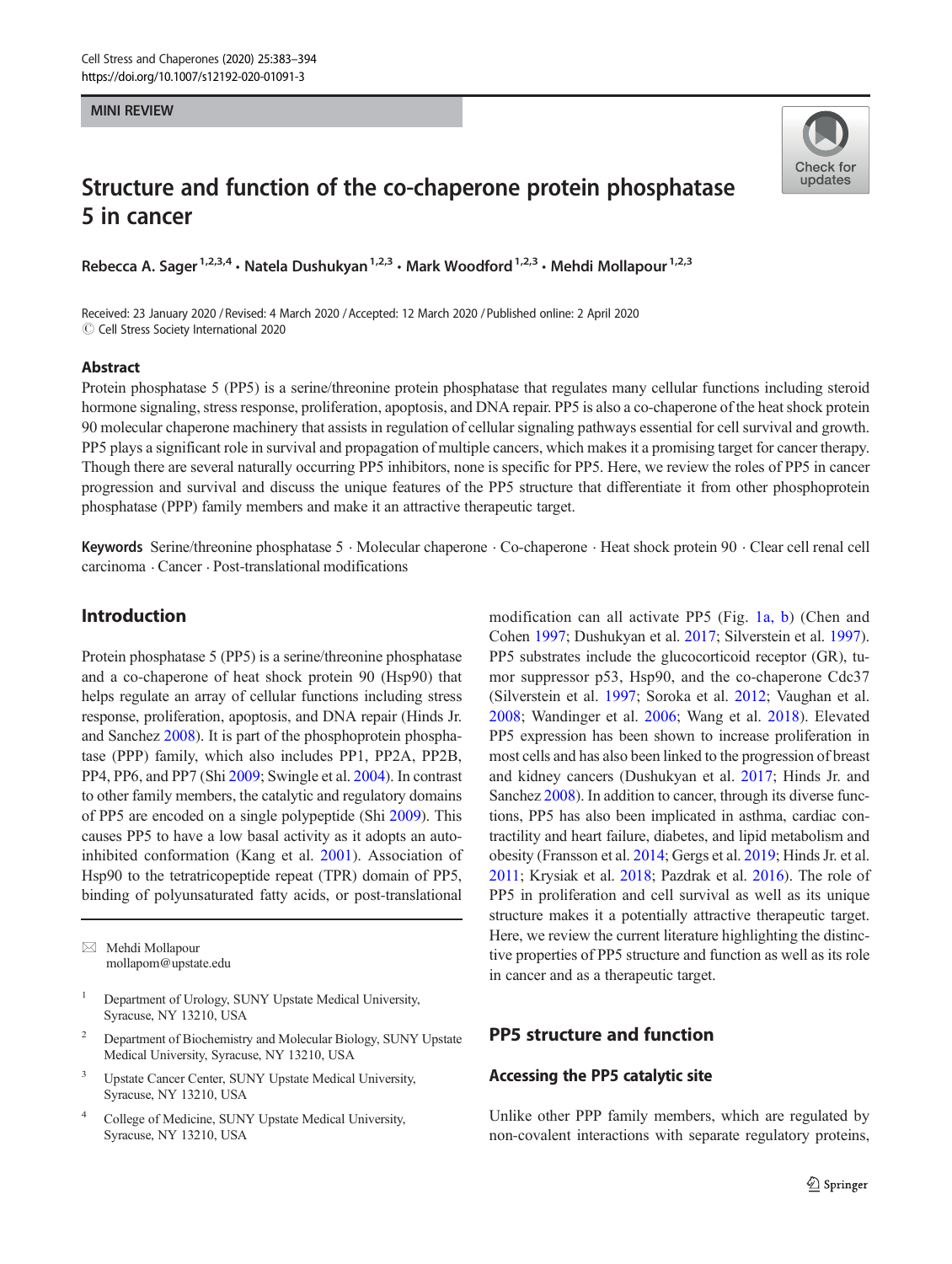<span id="page-1-0"></span>

Fig. 1 Mechanisms for activation of PP5. a Interaction of the extreme Cterminal MEEVD sequence of Hsp90 with the TPR domain of PP5 breaks the auto-inhibited state allowing for PP5 activity. b Alternative paradigm

where mechanisms such as phosphorylation of PP5-T362 allows for activation of PP5 independent of Hsp90

the sequence and structure of PP5 include both catalytic and regulatory domains (Shi [2009\)](#page-10-0). The amino-terminal regulatory domain contains three consecutive tetratricopeptide repeat (TPR) motifs used for protein-protein interaction (Fig. [2a\)](#page-2-0) (Das et al. [1998](#page-9-0)). The TPR domain interacts with the extreme C-terminal alpha J helix  $(\alpha J)$  in the auto-inhibited state, which blocks substrate access to the catalytic groove (Fig. [2b, c\)](#page-2-0) (Kang et al. [2001](#page-10-0)). The auto-inhibition can be broken by interaction of PP5 activators such as the molecular chaperone Hsp90 or fatty acids, like arachidonic acid, with the TPR domain of PP5 (Haslbeck et al. [2015b;](#page-9-0) Vaughan et al. [2008](#page-11-0); Yang et al.  $2005$ ; Zeke et al.  $2005$ ). This releases the  $\alpha$ J helix and allows for substrates to access the catalytic site (Fig. 1a).

Within the catalytic site of PP5, there are several key residues that are essential for its activity as well as two essential metal ions (M1 and M2). PP5 has been shown to coordinate  $Mn^{+2}$ ,  $Zn^{+2}$ , and Fe<sup>+2</sup>, but commonly prefers  $Mn^{+2}$  (Fig. [2d](#page-2-0)–f) (Oberoi et al. [2016;](#page-10-0) Swingle et al. [2004\)](#page-11-0). These two metal ions are important for coordinating the target phosphate groups of PP5 substrates. They are often both  $Mn^{2}$  ions but can be other metals as described above. An exciting new study demonstrated that different states of the manganese ion alter the structure of the active site leading to secondary changes in conformation, especially in the αJ helix, and subsequently affect PP5 activity (Wang and Yan [2019](#page-11-0)).

Based on the PP5 crystal structure, residues R275, N303, H304, and R400 are all responsible for the coordination of the target phosphate ion through direct hydrogen bond interactions with all four oxygen atoms of the phosphate group (Fig. [2d, e](#page-2-0)) (Swingle et al. [2004\)](#page-11-0). N303 interacts with both  $M<sup>2</sup>$  and the substrate phosphate group, whereas the other residues are set slightly above the metal ions and only interact with the substrate. Interestingly, though D274 does not have any direct interaction with the metal ions, water, or substrates,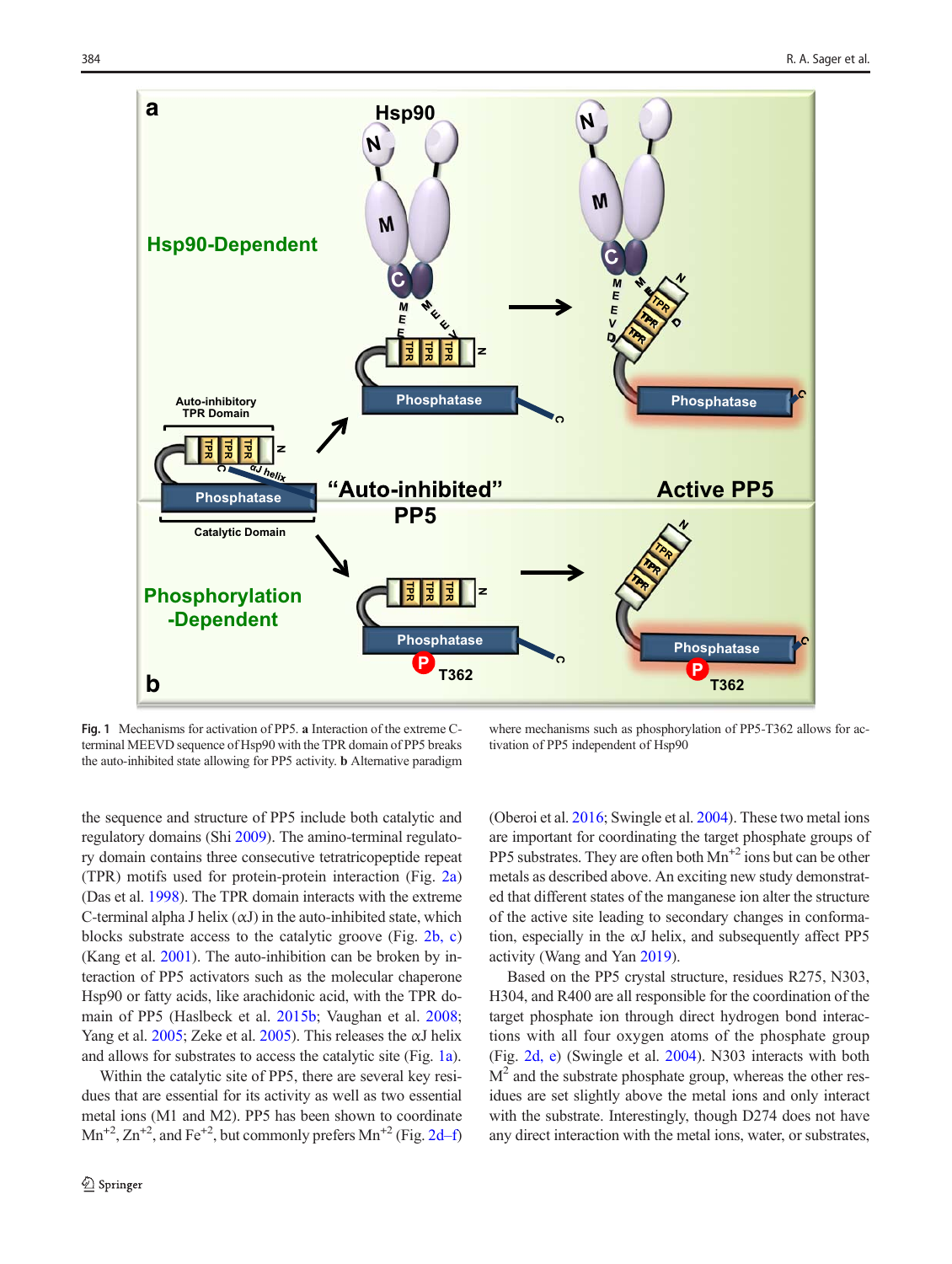<span id="page-2-0"></span>

Fig. 2 Structure of protein phosphatase-5 (PP5). a Schematic representation of the domains of PP5. b Space-filled model of the crystal structure of PP5 (PDB: 1WAO). Alpha J helix (red) contacts the TPR domain (gold) to result in auto-inhibition. The catalytic domain (blue) is connected to the TPR domain by a linker (gray). c Ribbon structure (PDB: 1WAO) demonstrating alpha helices of PP5 TPR domains (gold) with active site highlighted below by box (pink). d Detailed view of the PP5 catalytic

site with essential residues D274, R275, N303, H304, and R400 highlighted in pink (PDB: 1S95). e Detailed view of the PP5 catalytic site with catalytic H304 highlighted (PDB: 1S95). f Cdc37 peptide (tan) bound to the PP5 catalytic site (PDB: 5HPE). Residues important for substrate coordination and PP5 activity R275, N308, M309, Y313, and Y451 are highlighted in pink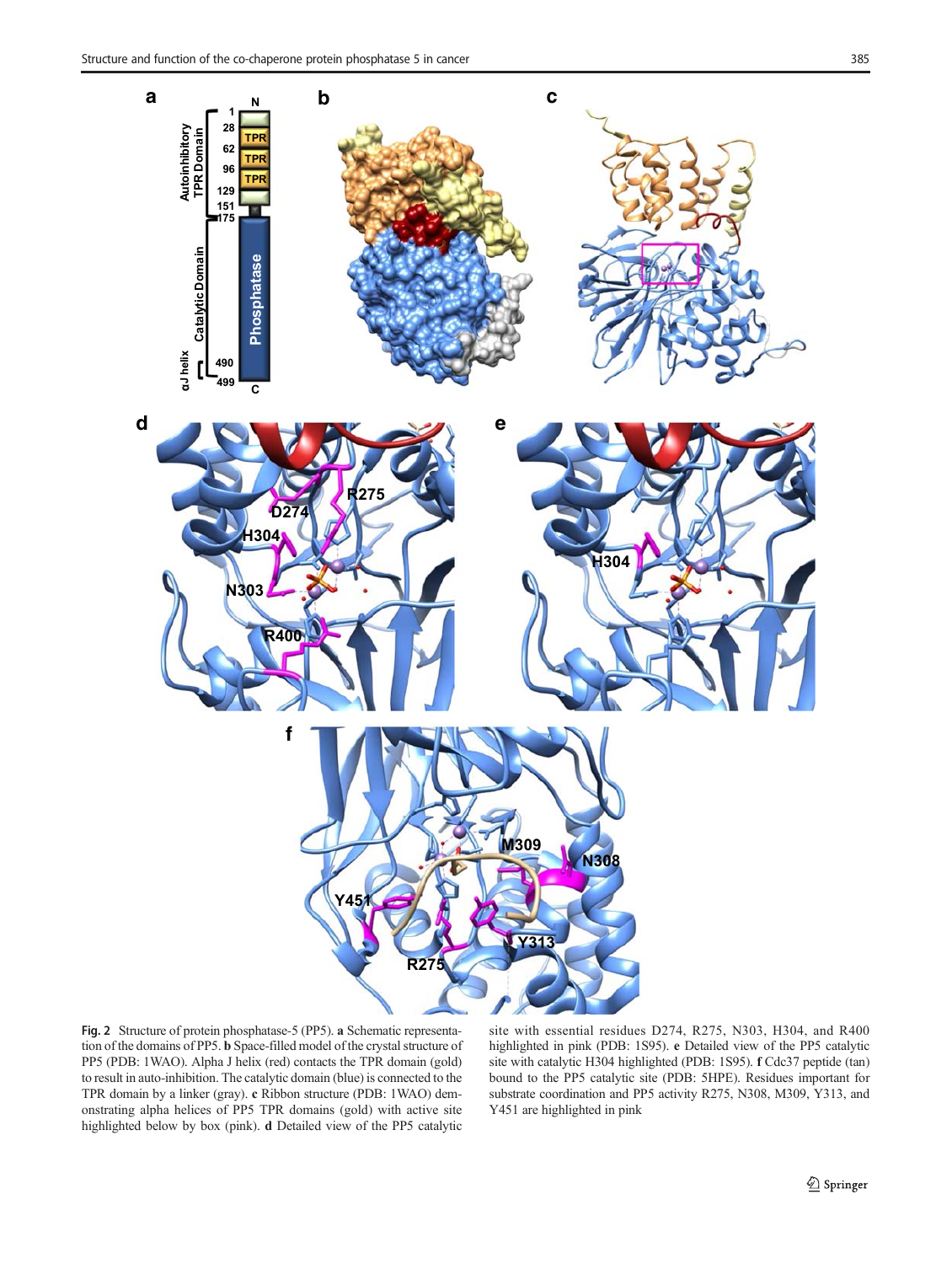it is critical for PP5 activity because it forms a necessary hydrogen bond with H304 (Fig. [2d, e](#page-2-0)) (Swingle et al. [2004](#page-11-0)). These residues are essential for the catalytic activity of PP5.

In addition to the aforementioned residues, other residues crucial for PP5 function include N308, M309, Y313, and Y451 (Fig. [2f\)](#page-2-0) (Oberoi et al. [2016](#page-10-0)). These residues were identified when the crystal structure of the catalytic domain in complex with a Cdc37 peptide substrate was solved (Oberoi et al. [2016](#page-10-0)). Of these four residues, the first three are involved in coordinating PP5 substrates, specifically Cdc37, through direct coordination (N308 and Y313) or through van der Waals interactions (M309). The last residue (Y451) does not directly interact with substrates, but instead forms hydrogen bonds with R275 and a water molecule that help determine substrate conformation. The substrate-contacting residues essentially form a lining along the inside of the catalytic pocket above the metal ions ensuring the proper, and stable, positioning of PP5 substrates. Although the catalytic domains of PP5 and other PPP proteins are similar enough to be inhibited by the same molecule such as okadaic acid, the abundance of key residues that are unique to PP5 makes it a druggable target (Golden et al. [2008b;](#page-9-0) Hinds Jr. and Sanchez [2008\)](#page-9-0). Developing a specific PP5 inhibitor is an enticing concept as it would allow us to regulate many different cellular pathways and would also provide a possible treatment for several cancers (see below).

#### PP5 substrates and binding partners

PP5 plays a key regulatory role in many signaling and stress response pathways and has been shown to interact with many different transcription factors and proteins involved in the DNA damage response. One well-described interaction is with the glucocorticoid receptor (GR) through a GR-Hsp90 heterocomplex (Davies et al. [2005;](#page-9-0) Jacob et al. [2015](#page-10-0)). PP5 directly dephosphorylates GR on several residues, modulating GR activity (Wang et al. [2007\)](#page-11-0). It has also been shown to directly interact and co-localize with the CDC16/CDC27 subunits of the anaphase-promoting complex (APC) (Ollendorff and Donoghue [1997](#page-10-0)). This data suggests that PP5 may play an important role in the regulation of APC activity and thus in the progression of cells from metaphase into anaphase. In addition, PP5 has been reported to regulate p53 directly and through upstream pathways showing that PP5 also plays a role in DNA damage response (Amable et al. [2011](#page-9-0); Wang et al. [2018;](#page-11-0) Zuo et al. [1998\)](#page-11-0). Other known interactions include the following: CK1 $\varepsilon$  (Partch et al. [2006](#page-10-0)); copine (Tomsig et al. [2003](#page-11-0)); cryptochrome 2 (Zhao and Sancar [1997](#page-11-0)); Hsp90 dependent heme-regulated eIF2 $\alpha$  kinase (Shao et al. [2002](#page-10-0)); apoptosis signal–regulating kinase 1 (ASK1) (Morita et al. [2001\)](#page-10-0); DNA-PKcs (DNA-dependent Ser/Thr protein kinase) (Wechsler et al. [2004\)](#page-11-0); ATM (ataxia telangiectasia–mutated kinase) (Ali et al. [2004\)](#page-9-0); ATR (ATM- and Rad 3–related

kinase) (Zhang et al. [2005](#page-11-0)); A-regulatory subunit of protein phosphatase type 2A (Lubert et al. [2001](#page-10-0)); G12- $\alpha$ /G13- $\alpha$  subunits of heterotrimeric G proteins (Yamaguchi et al. [2002](#page-11-0)); SMAD2/3 (Bruce et al. [2012\)](#page-9-0); Rac1 and Ras (Chatterjee et al. [2010](#page-9-0); Gentile et al. [2006;](#page-9-0) Mazalouskas et al. [2014](#page-10-0)); and Raf1 (von Kriegsheim et al. [2006\)](#page-11-0) (Table [1](#page-4-0)). Through these interactions, PP5 helps regulate many different pathways and checkpoints involved in the cell cycle, varying from DNA damage checkpoints to the transition to anaphase, and to apoptosis.

#### Co-chaperone function of PP5

PP5 is a co-chaperone of Hsp90 and regulates the chaperone function largely through regulation of and cooperation with other Hsp90 co-chaperones. Binding to Hsp90 is also one of the mechanisms for the activation of PP5 catalytic activity. PP5 modulates the chaperoning of numerous kinases via PP5-mediated dephosphorylation of the co-chaperone Cdc37 at S13 (Vaughan et al. [2008](#page-11-0)). Cdc37 is phosphorylated by casein kinase 2 (CK2) and is then able to recruit kinases to the Hsp90 chaperone (Bandhakavi et al. [2003](#page-9-0); Miyata and Nishida [2004;](#page-10-0) Shao et al. [2003](#page-10-0); Vaughan et al. [2006](#page-11-0)). Binding of PP5 to this Cdc37-kinase-Hsp90 heterocomplex results in dephosphorylation of Cdc37 and leads to subsequent release of Cdc37 and mature kinase (Vaughan et al. [2008\)](#page-11-0). The crystal structure of phosphomimetic Cdc37 peptide bound to the catalytic domain of PP5 revealed that despite high conservation of structure in the catalytic site, there are also elements of substrate specificity (Oberoi et al. [2016\)](#page-10-0). Utilization of this structure led to generation of structure based PP5 mutants. Analysis of these mutants in vivo revealed that mutations that lead to hypoactivity of PP5 activity also result in trapping of kinases in these chaperone complexes as opposed to the usual transient interactions during an efficient chaperone cycle (Oberoi et al. [2016\)](#page-10-0). Additionally, PP5 activity affects Hsp90 binding to inhibitors with varied effects. Work based on yeast ortholog of PP5 (PPT1) demonstrated that it also functions as the co-chaperone by directly dephosphorylating Hsp90 at several residues consequently modulating its chaperone function (Soroka et al. [2012;](#page-10-0) Wandinger et al. [2006](#page-11-0)).

PP5 function also modulates the effects mediated by other Hsp90 co-chaperones. PP5 has been long known to work with the co-chaperones FKBP51 and FKBP52 in the chaperoning of steroid hormone receptors (Banerjee et al. [2008;](#page-9-0) Davies et al. [2005](#page-9-0); Gallo et al. [2007](#page-9-0); Silverstein et al. [1997](#page-10-0)). It has additionally been shown that PP5 regulates calcium currents in inter-endothelial cell gap junctions through a PP5-FKBP51 axis (Hamilton et al. [2018\)](#page-9-0). Furthermore, PP5 also dephosphorylates a relay phosphorylation of serine residues on the co-chaperone FNIP1 (Sager et al. [2019\)](#page-10-0). Complete relay phosphorylation by CK2 of FNIP1 promotes FNIP1 interaction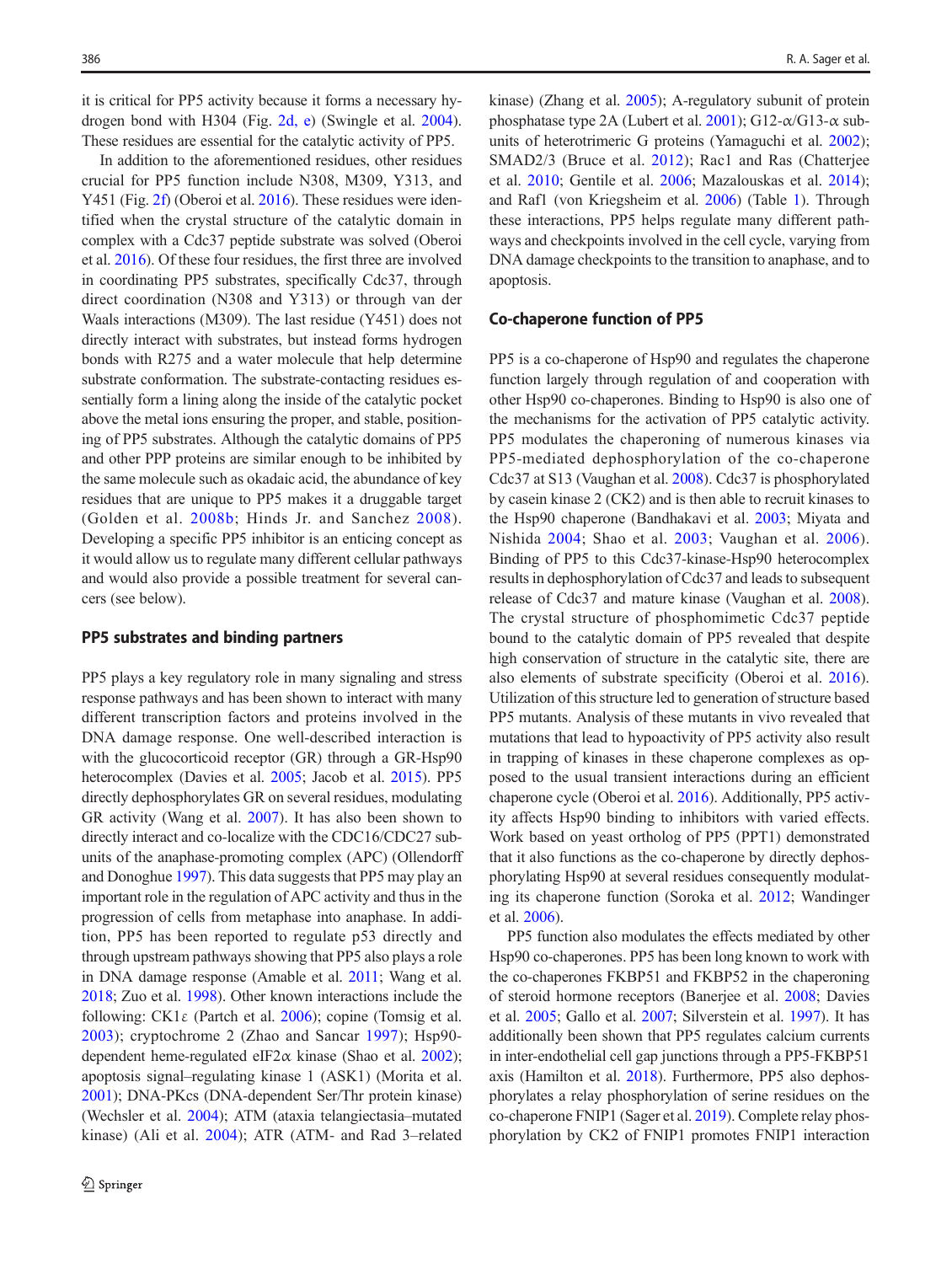<span id="page-4-0"></span>Table 1 Known PP5 substrates,

## activators, and interactors and interactors References **Substrates** 53BP1 Kang et al. ([2009](#page-10-0)) ABCB1 (P-glycoprotein) Katayama et al. [\(2014\)](#page-10-0) AMPK Chen et al. [\(2017\)](#page-9-0); Hsieh et al. [\(2017a](#page-9-0)); Hsieh et al. ([2017b](#page-9-0)); Hu et al. ([2018](#page-10-0)) Ask1 Morita et al. [\(2001\)](#page-10-0) Cdc37 Vaughan et al. ([2008](#page-11-0)) CK1 $\varepsilon$  Partch et al. ([2006](#page-10-0)) DNA-PKcs Wechsler et al. [\(2004\)](#page-11-0); Wu et al. ([2015](#page-11-0)) ER Ikeda et al. [\(2004\)](#page-10-0) FNIP1 Sager et al. ([2019](#page-10-0)) GR Davies et al. ([2005](#page-9-0)); Jacob et al. [\(2015\)](#page-10-0); Wang et al. [\(2007\)](#page-11-0) Hsf1 Cho et al. ([2014](#page-9-0)); Conde et al. [\(2005\)](#page-9-0) Hsp90 Soroka et al. [\(2012\)](#page-10-0); Wandinger et al. ([2006](#page-11-0)) p53 Amable et al. [\(2011](#page-9-0)); Wang et al. ([2018](#page-11-0)); Zuo et al. ([1998](#page-11-0)) Raf1 Mazalouskas et al. ([2014](#page-10-0)); von Kriegsheim et al. [\(2006\)](#page-11-0) PPAR $\gamma$  Hinds Jr. et al. [\(2011\)](#page-9-0) SMAD2/3 Bruce et al. [\(2012](#page-9-0)) Tau Gong et al. [\(2004\)](#page-9-0); Liu et al. ([2005](#page-10-0)) Titin Krysiak et al. ([2018](#page-10-0)) Activators Arachidonic acid Chen and Cohen [\(1997\)](#page-9-0); Ramsey and Chinkers [\(2002\)](#page-10-0); Sinclair et al. [\(1999\)](#page-10-0)  $CK1\delta$  Dushukyan et al. ([2017](#page-9-0)) Copine I Tomsig et al.  $(2003)$  $(2003)$  $(2003)$ Hsp70 Connarn et al. [\(2014\)](#page-9-0) Hsp90 Chen et al. [\(1996\)](#page-9-0); Ramsey and Chinkers [\(2002](#page-10-0)); Silverstein et al. [\(1997](#page-10-0)); Yang et al. [\(2005\)](#page-11-0) Rac1 Chatterjee et al. [\(2010\)](#page-9-0); Gentile et al. [\(2006\)](#page-9-0); Mazalouskas et al. ([2014](#page-10-0)) S100 Yamaguchi et al. [\(2012\)](#page-11-0) **Interactors** ATM Ali et al. [\(2004\)](#page-9-0); Huang et al. [\(2018\)](#page-10-0) ATR Zhang et al.  $(2005)$ AR Schulke et al. [\(2010\)](#page-10-0) CDC16/CDC27 (APC) Ollendorff and Donoghue ([1997](#page-10-0)) Cryptochrome 2 Zhao and Sancar [\(1997\)](#page-11-0) eIF2  $\alpha$  Shao et al. [\(2002\)](#page-10-0) Erk 1/2 Mazalouskas et al. ([2014](#page-10-0)) FKBP51/52 Banerjee et al. [\(2008](#page-9-0)); Davies et al. [\(2005\)](#page-9-0); Gallo et al. [\(2007\)](#page-9-0); Silverstein et al. [\(1997\)](#page-10-0) G  $\alpha$ 12 Yamaguchi et al. [\(2002\)](#page-11-0) G  $\alpha$ 13 Yamaguchi et al. [\(2002\)](#page-11-0) gp96 Mkaddem et al. [\(2009\)](#page-10-0) PP2A Lubert et al. ([2001](#page-10-0)) VHL Dushukyan et al. ([2017](#page-9-0))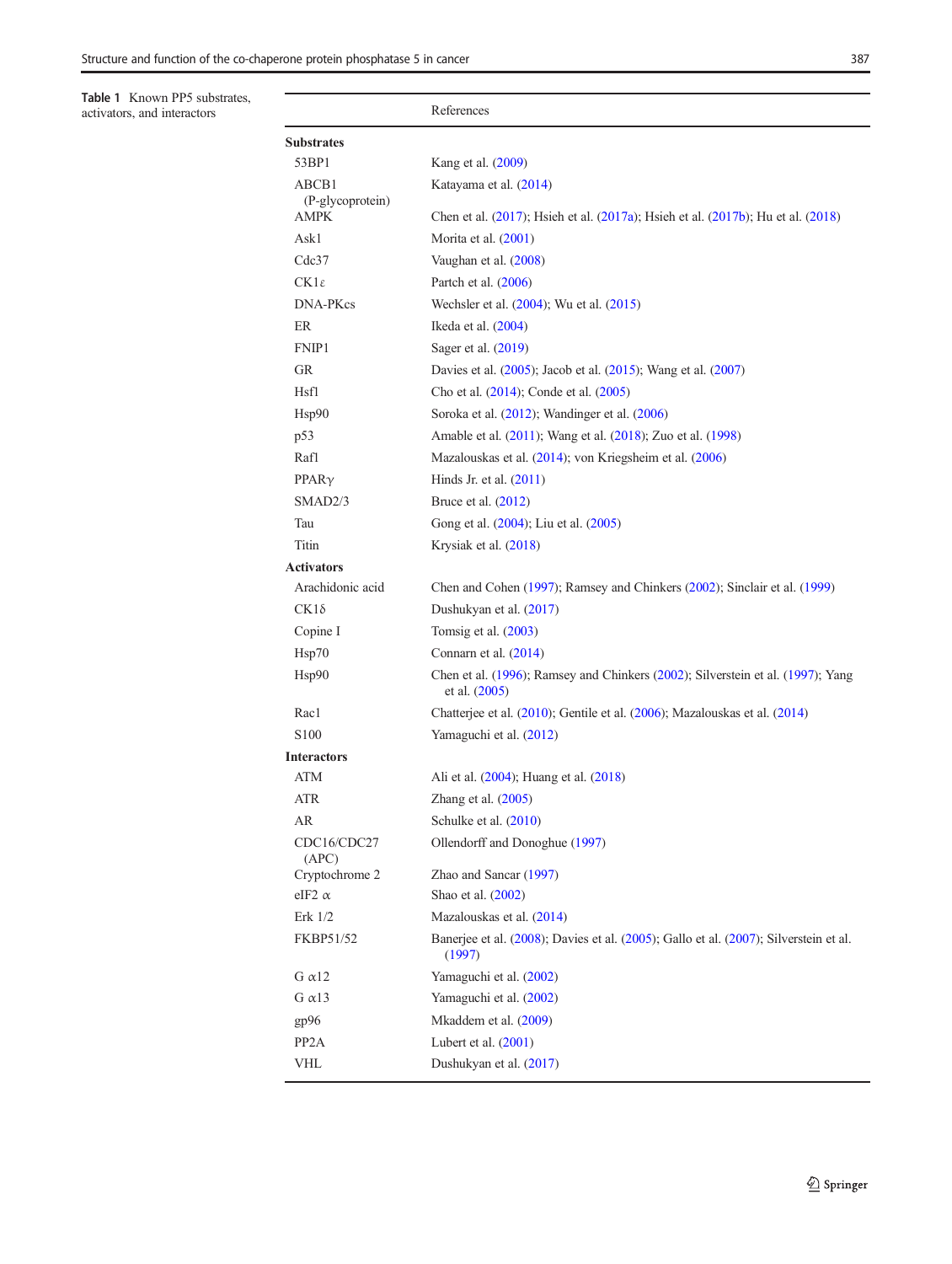<span id="page-5-0"></span>with Hsp90 and activation and stabilization of both kinase and non-kinase clients.

### Activation of PP5 activity

As discussed above, PP5 exists largely in an auto-inhibited conformation that requires release for activation of PP5 catalytic activity (Kang et al. [2001;](#page-10-0) Yang et al. [2005](#page-11-0)). If the catalytic domain is artificially isolated through protein truncation or deletion of the auto-inhibitory αJ helix, the catalytic domain is constitutively active much like other PPP family members (Chen and Cohen [1997](#page-9-0); Kang et al. [2001;](#page-10-0) Sinclair et al. [1999\)](#page-10-0). One well-known mechanism of PP5 activation is through the interaction of the TPR domain of PP5 with the C-terminal MEEVD TPR-binding motif of Hsp90 (Fig. [1a\)](#page-1-0) (Chen et al. [1996](#page-9-0); Ramsey and Chinkers [2002](#page-10-0); Silverstein et al. [1997](#page-10-0); Yang et al. [2005\)](#page-11-0). Binding of the chaperone Hsp70 to the TPR domain of PP5 also activates the phosphatase (Connarn et al. [2014](#page-9-0)). Interestingly, the MEEVD of Hsp90 binds PP5 with a higher affinity than the IEEVD of Hsp70; however, the full-length Hsp70 binding stimulates PP5 phosphatase activity more than binding of Hsp90 (Connarn et al. [2014](#page-9-0)).

In addition, PP5 can be activated by interaction with polyunsaturated fatty acids like arachidonic acid and fatty acid-CoA esters (Chen and Cohen [1997](#page-9-0); Ramsey and Chinkers [2002](#page-10-0); Sinclair et al. [1999](#page-10-0)). These interactions stabilize an alternate conformation of the TPR domain as compared with the interaction with Hsp90 (Yang et al. [2005\)](#page-11-0). While much of this early work was performed in vitro, it has also been shown that treatment of cells with arachidonic acid or nocodazole, a microtubule-depolymerizing drug, can lead to release of PP5 from Hsp90 and Hsp70, proteolytic activation, and subsequent degradation of PP5 (Zeke et al. [2005\)](#page-11-0). PP5 can also be activated by  $Ca^{+2}$ -sensing S100 proteins (Yamaguchi et al. [2012\)](#page-11-0). This ability of S100 proteins, however, is impaired by oxidative stress (Yamaguchi et al. [2016](#page-11-0)). Small molecule activators of PP5 have also been developed. The molecules bind in allosteric sites likely in the catalytic domain and data suggests they may relax the auto-inhibited state (Haslbeck et al. [2015a\)](#page-9-0). Furthermore, it has also recently been demonstrated that PP5 activity can be further modulated by posttranslational modifications (PTMs) on PP5 itself. Phosphorylation of PP5 on T362 leads to activation of PP5 in the absence of Hsp90 in vitro (Fig. [1b\)](#page-1-0) (Dushukyan et al. [2017\)](#page-9-0). T362 phosphorylation of PP5 is essential for its activity in cells despite PP5 activity in the absence of this modification in vitro. PP5 is also subjected to multi-monoubiquitination on K185 and K199, which leads to its degradation and serves as a control switch to shut off PP5 activity (Dushukyan et al. [2017\)](#page-9-0). These modifications on PP5 were altered in kidney cancer suggesting that PP5 may be differentially regulated in cancer and may serve as a therapeutic target.

## Role of PP5 in cancer

As mentioned above, PP5 plays a key role in several pathways important for cancer progression and survival including stress response pathways, proliferation, and DNA damage response (Fig. 3). Early work demonstrated that PP5 indirectly works upstream as a negative regulator of the tumor suppressor p53 (Zuo et al. [1998;](#page-11-0) Zuo et al. [1999\)](#page-11-0). A more recent study found that PP5 deficient mice were hypersensitive to genotoxic stress, which was associated with upregulation of p53 and its downstream targets (Wang et al. [2018\)](#page-11-0). PP5 was found to interact with and directly dephosphorylate p53. Furthermore, complete loss of PP5 reduced tumorigenesis and prolonged survival in  $p53^{+/-}$  mice (Wang et al. [2018\)](#page-11-0). These proteins were reciprocally regulated as p53 repressed PP5 transcription.

There are numerous links of PP5 altering signaling networks important for such processes as metastasis, proliferation, differentiation, and oncogenesis including Rho/Rac signaling and signaling through the MAPK pathway through inactivation of Raf-1 (Gentile et al. [2006;](#page-9-0) Mazalouskas et al. [2014](#page-10-0); Yamaguchi et al. [2002](#page-11-0)). PP5 can also directly dephosphorylate ASK1, a kinase involved in p38 and JNK kinase cascades (Morita et al. [2001\)](#page-10-0). There are further reports linking p53, PP5, and ASK1; the details of the precise role of PP5 remain to be elucidated (Huang et al. [2004;](#page-10-0) Morita et al. [2001;](#page-10-0) Zhou et al. [2004](#page-11-0)). Additionally, PP5 plays other roles in DNA damage response and cell cycle control. It appears to act as a negative regulator of DNA damage– activated protein kinase, DNA-PKcs, which plays an



Fig. 3 PP5 is involved in many normal cellular pathways and has been implicated in several cancers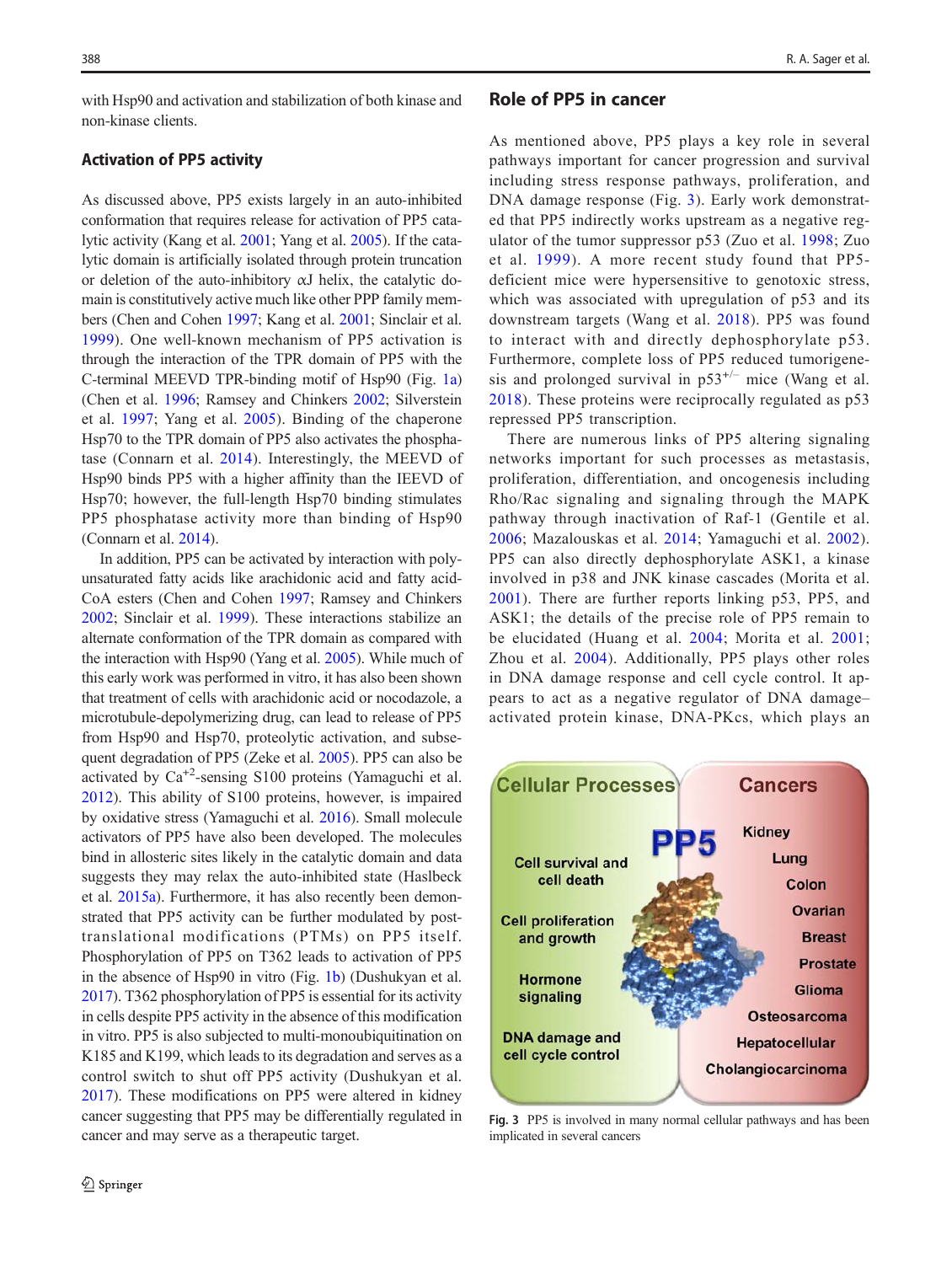important role in nonhomologous end-joining repair of double-strand DNA breaks (Wechsler et al. [2004\)](#page-11-0). In contrast, PP5 positively regulates ATM and ATRsignaling in DNA damage cell cycle control checkpoints (Ali et al. [2004](#page-9-0); Zhang et al. [2005\)](#page-11-0). PP5 also directly binds and dephosphorylates p53-binding protein 1 (53BP1), and elevated PP5 expression was associated with reduced nonhomologous end-joining repair (Kang et al. [2009](#page-10-0)). Additionally, silencing or inhibition of PP5 is associated with G0/G1 cell cycle arrest in many cancers. Due to these many described functions as well as additional mechanisms, PP5 has been shown to be important for cancer progression and survival in a wide variety of cancers (Fig. [3](#page-5-0)).

## Breast Cancer

There are numerous studies linking elevated PP5 levels to breast cancer progression. A positive correlation was found between PP5 overexpression and various malignant breast pathologies when examining tissue microarrays (TMA) for PP5 expression (Golden et al. [2008a\)](#page-9-0). The same study found that PP5 overexpression was associated with increased proliferation in MCF7 cells in culture as well as increased tumor growth in a mouse xenograft model (Golden et al. [2008a](#page-9-0)). It has also been demonstrated that PP5 affects estrogen signaling. PP5 expression has been shown to be estrogen-induced; however, constitutive overexpression of PP5 allows estrogen-dependent cells to continue to proliferate in estrogen-depleted media suggesting that elevated PP5 expression may contribute to estrogen-independent growth (Urban et al. [2001\)](#page-11-0). PP5 has been shown to directly interact with the estrogen receptor (ER) and to desphosphorylate Ser118 on ER $\alpha$ , a major phosphorylation site that has been associated with tamoxifen responsiveness (Huderson et al. [2012](#page-10-0); Ikeda et al. [2004;](#page-10-0) Kok et al. [2009\)](#page-10-0). Taken together, it is clear that PP5 expression in breast cancer may be affecting estrogen signaling and response to therapy and warrants further exploration as a therapeutic target.

#### Hepatocellular carcinoma and cholangiocarcinoma

Expression of PP5 has also been found to be elevated in tumor samples from patients with hepatocellular carcinoma (HCC) and was associated with worse clinical outcomes (Chen et al. [2017\)](#page-9-0). This same study found that silencing or knockdown of PP5 in HCC cells inhibited growth through an AMPK-associated mechanism (Chen et al. [2017](#page-9-0)). Similarly, overexpression of PP5 in cholangiocarcinoma (CCA) cells led to increased cell growth and colony formation, whereas shRNA-mediated knockdown of PP5 in tumor xenografts decreased growth and enhanced pAMPK (Hu et al. [2018](#page-10-0)). The same group has also shown that palbociclib, a CDK4/6 inhibitor, induced autophagy, and apoptosis in HCC cells through a mechanism that involved upregulation of pAMPK and inhibition of PP5, independent of CDK4/6 (Hsieh et al. [2017a](#page-9-0)). Palbociclib also enhanced radiosensitivity of HCC and cholangiocarcinoma (CCA) cells through inhibition of ATM kinase via PP5, which would normally respond to repair double-stranded DNA breaks (Huang et al. [2018](#page-10-0)).

#### Non-small cell lung cancer

Similarly, PP5 expression has also been found to be elevated in human lung tumor samples relative to adjacent normal tissue (Hsieh et al. [2017b](#page-9-0)). Overexpression of PP5 in A549 lung cancer cells has also been linked to enhanced proliferation and colony formation. Inhibition of PP5 activity by cantharidin caused apoptosis and reduced tumor growth via increased pAMPK signaling (Hsieh et al. [2017b\)](#page-9-0).

## Colorectal carcinoma

PP5 knockdown in colorectal carcinoma (CRC) cells also inhibited cell proliferation and colony formation and caused G0/G1 arrest (Wang et al. [2015](#page-11-0)). In contrast, another study showed that overexpression of PP5 in HT-29 CRC cells led to increased sensitivity to mTOR inhibitor WAY-600. This sensitivity was found to be dependent on PP5-mediated dephosphorylation of DNA-PKcs T2609 (Wu et al. [2015\)](#page-11-0). Together, these results show that PP5 is necessary for colorectal cancer growth, but it can also play an anti-tumorigenic role through DNA-PKcs dephosphorylation when it is overexpressed. Further research is required to elucidate the nuances of the role PP5 plays in colorectal cancer.

### Prostate cancer

Levels of PP5 are elevated in prostate cancer cell lines when compared with normal prostate cell lines (Periyasamy et al. [2007\)](#page-10-0). Although this link has not been thoroughly studied, PP5 and the androgen receptor (AR) interact in chaperone complexes (Schulke et al. [2010](#page-10-0)); however, PP5-mediated dephosphorylation of AR has yet to be established (Periyasamy et al. [2007](#page-10-0); Schulke et al. [2010\)](#page-10-0). AR associates with many of the same TPR-containing proteins that compete with PP5 for GR binding, which strengthens the likelihood that there is an as-of-yet undiscovered regulatory interaction between AR and PP5 (Schulke et al. [2010\)](#page-10-0).

#### Kidney cancer

There has also been recent work demonstrating a prosurvival role for PP5 in clear cell renal cell carcinoma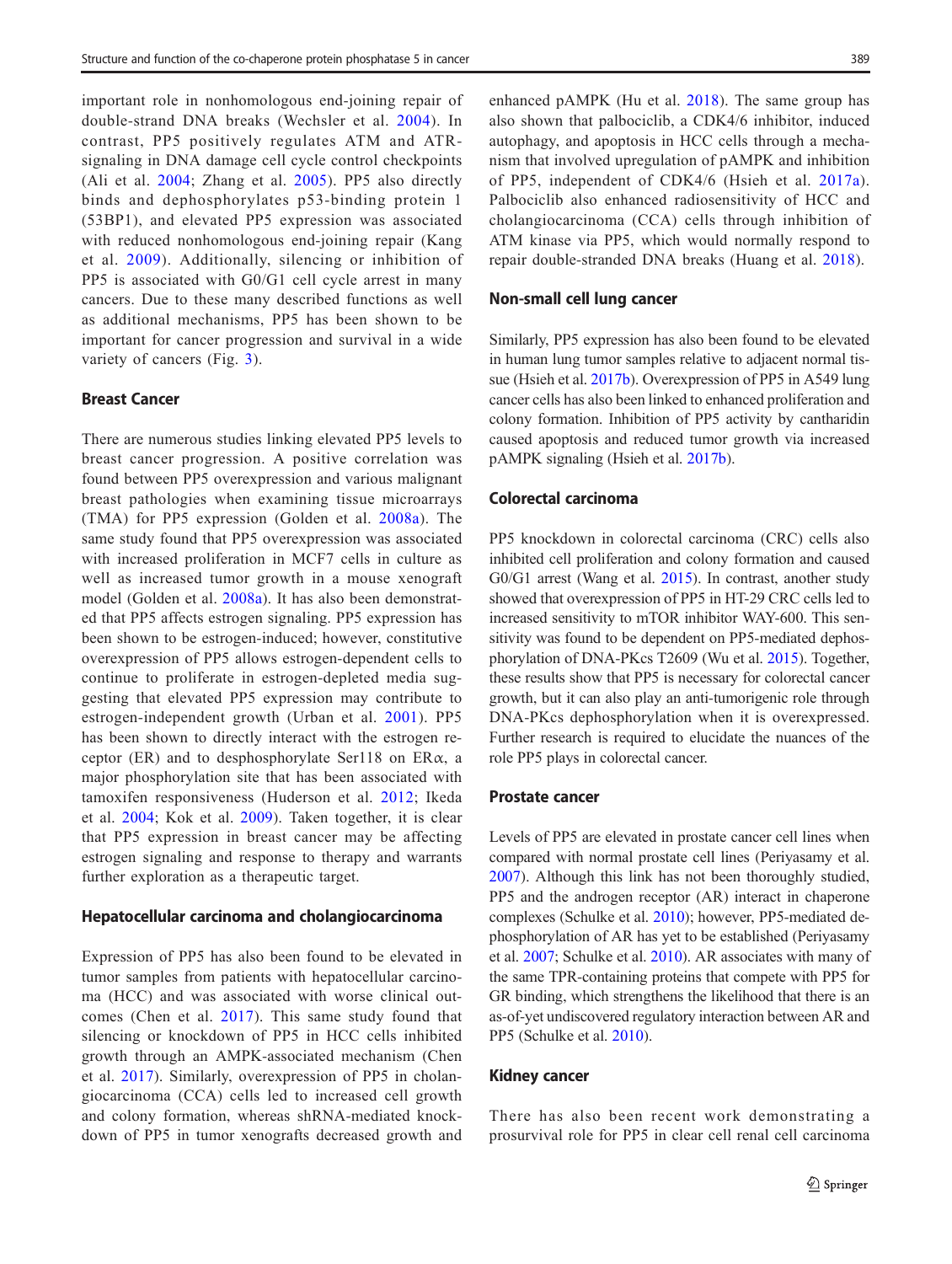(ccRCC), the most common type of kidney cancer (Dushukyan et al. [2017](#page-9-0)). The majority of cases of ccRCC harbor mutations in the tumor suppressor von Hippel-Lindau (VHL), which is the recognition subunit of an E3 ubiquitin ligase complex best known for ubiquitinating HIF in a hypoxia-dependent manner (Hsieh et al. [2017c](#page-10-0)). It was demonstrated that PP5 is upregulated in VHL-null ccRCC cell lines and human tumor samples as PP5 is targeted for degradation by VHL-dependent multimonoubiquitination of PP5 K185 and K199 (Fig. 4) (Dushukyan et al. [2017\)](#page-9-0). Furthermore, PP5 activity was enhanced independent of Hsp90 activation by phosphorylation on T362 by CK1 $\delta$  (Fig. 4). Targeting PP5 activity by either siRNA silencing or blocking T362 phosphorylation via IC261-mediated CK1δ inhibition led to induction of apoptosis specifically in VHL-null ccRCC cells (Dushukyan et al. [2017\)](#page-9-0). This supports work to identify other important PTMs on PP5 as well as development of PP5-specific inhibitors or other mechanisms to target the activity of PP5.

## Other cancers

## Glioma

PP5 knockdown inhibited cell proliferation, colony formation, and cell migration and arrested cells in G0/G1 in the human glioma cell lines U251 and U373 (Zhi et al. [2015](#page-11-0)).



Fig. 4 Post-translational regulation of PP5 in kidney cancer. In normal cells, the VHLcontaining E3 ubiquitin ligase complex ubiquitinates PP5 on K185 and K199 leading to its proteasomal degradation and controls PP5 expression level and activity. In kidney cancer with non-functional VHL, PP5 is no longer degraded, allowing it to accumulate and be phosphorylated by CK1δ. This leads to increased PP5 phosphatase activity and cancer cell survival. ELB elongin B, ELC elongin C, CUL2 cullin-2, RBX1 ring box-1 (E3 ubiquitin ligase)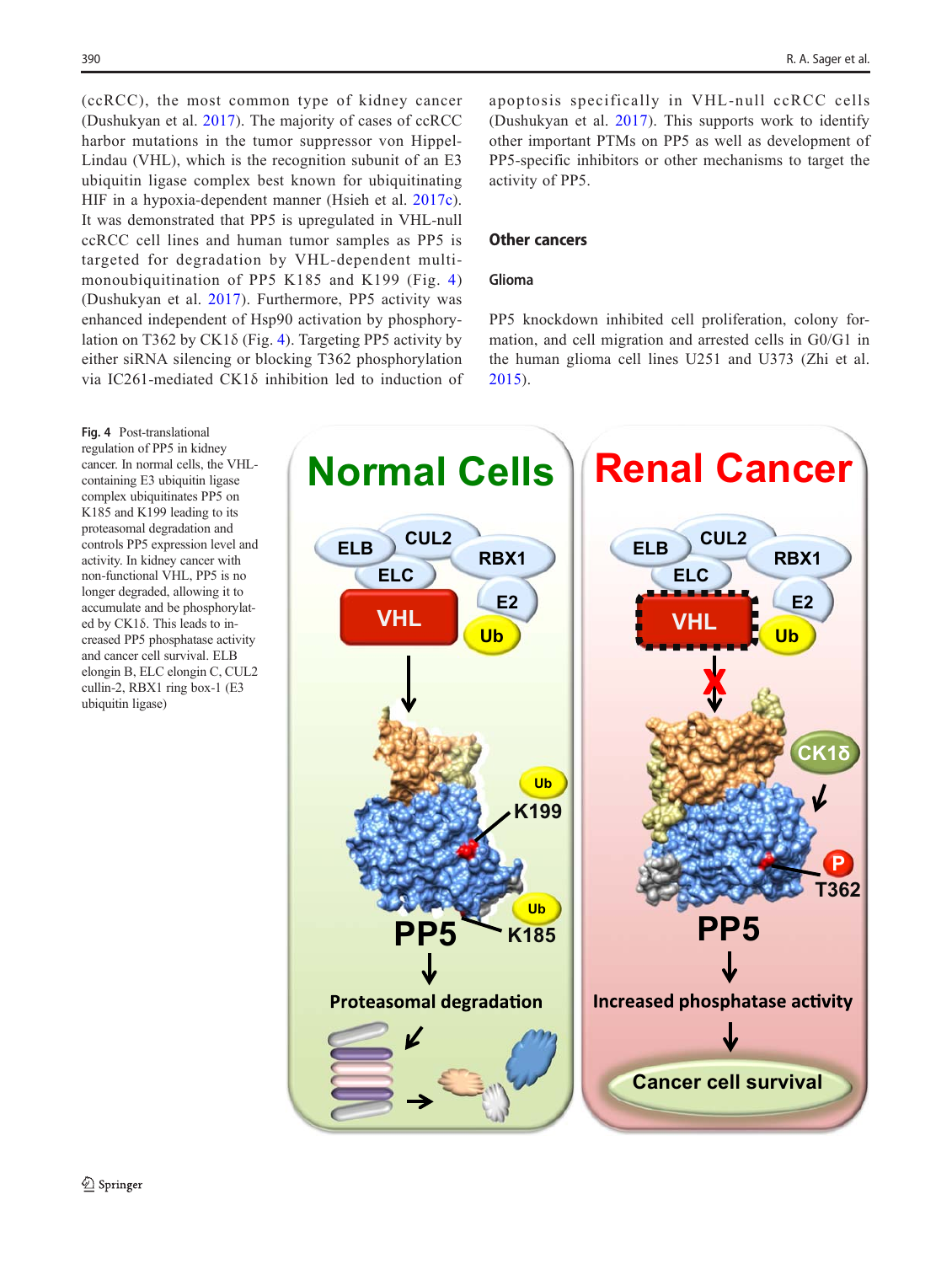#### Ovarian Cancer

PP5 knockdown in CAOV-3 ovarian cancer cells also inhibited proliferation and colony formation as a result of G0/G1 arrest (Zheng et al. [2016\)](#page-11-0).

#### Osteosarcoma

PP5 is also highly expressed in several human osteosarcoma cell lines. Similarly to above, lentivirus-delivered shRNA knockdown decreased viability and proliferation as a result of G0/G1 arrest (Han et al. [2017\)](#page-9-0).

## Inhibition of PP5

PP5 has been found to be upregulated in a variety of different cancers and silencing of PP5 or inhibition of its activity decreases tumor growth and survival. These effects are mediated by PP5 influence on diverse cellular functions including but not limited to DNA damage response, cell proliferation and cell cycle progression, and various signaling pathways including steroid hormone receptor signaling. As a result, PP5 is an attractive drug target. There are several naturally occurring PP5 inhibitors that, unfortunately, are not specific to PP5 and can also inhibit other members of the PPP family. These include but are not limited to the following: okadaic acid, microcystins, nodularin, calyculin A, tautomycin, and cantharidin (Golden et al. [2008b;](#page-9-0) Swingle et al. [2007\)](#page-11-0). Due to the lack of specificity, these inhibitors are not viable as therapeutic approaches and designing specific phosphatase inhibitors is difficult due to similarities within the catalytic domains of phosphatases (McConnell and Wadzinski [2009](#page-10-0)). The antitumor drug LB-100, which has completed a phase 1 clinical trial and is actively recruiting in phase 1b/2 (NCT03886662) and phase 2 (NCT03027388) trials, was designed as a specific PPP2AC inhibitor [\(clinicaltrials.gov](http://clinicaltrials.gov)). However, it has now been shown that this drug also inhibits PP5 and some of the antitumor action may be ascribable to this role (D'Arcy et al. [2019](#page-9-0)). This highlights the difficulty in designing specific phosphatase inhibitors. Fortunately, there are several aspects of PP5 structure and function as reviewed here that make it unique and a likely druggable target. Robust fluorescent phosphatase assays for screening candidate inhibitors of PP5 have been developed (Swingle and Honkanen [2014\)](#page-10-0). Recently, an ultra-high-throughput screen using this technology showed promise and identified  $\sim$  30 new candidate PP5 inhibitors (Swingle et al. [2017\)](#page-11-0). Similarly, three other new PP5 inhibitors were reported and included Ro 90-7501, which inhibited PP5 in a TPR-domain-dependent manner unlike the majority of inhibitors that bind to the phosphatase domain (Hong et al. [2017](#page-9-0)). Inhibiting PP5 by targeting the TPR domain may mediate its effects through abrogating the interaction of PP5 with Hsp90 and thereby blocking its interaction with substrates. This may provide a distinct mechanism of inhibiting PP5 activity by prohibiting its interaction with its target proteins. These recent studies suggest there may be a bright future for specific PP5 inhibitors. Additionally, we have demonstrated that targeting CK1δ, which phosphorylates T362 of PP5 and enhances its activity, provides a viable option for inducing ccRCC cell death in a PP5-specific manner (Dushukyan et al. [2017](#page-9-0)). Furthermore, this led to apoptosis selectively in VHL-null ccRCC in which PP5 is upregulated suggesting there is a therapeutic window for PP5 inhibition. This suggests there may be additional mechanisms for targeting PP5 activity aside from PP5-specific small molecule inhibitors.

## Conclusions and future perspectives

Despite the vast amount of data available on PP5 structure and function, there are some outstanding questions related to PP5 regulation in cells. There is already limited information on PTMs of PP5 and their impact on activation and controlling its activity; however, it is unclear if other PTMs play a role in PP5 regulation. Additionally, although there are several reported PP5 substrates/interactors, we are still lacking a robust and comprehensive list of its substrates. This information will potentially help us in deciphering the mechanism of substrate specificity and identifying a consensus sequence or docking motif for PP5 substrates. The synthesis of this knowledge would further allow us to better understand the true physiological relevance of this phosphatase and its controlled activation. Since the role of PP5 in tumor progression and survival is firmly established, targeting PP5 is an attractive approach in treating different types of cancer.

Acknowledgments The authors are grateful to their colleagues Dimitra Bourboulia, John D. Chisholm, Timothy A. Haystead, and Gennady Bratslavsky for their scientific contributions.

Funding information This work was partly supported by the National Institute of General Medical Sciences of the NIH grant R01GM124256 (M.M.). This work was also supported by funds from the SUNY Upstate Medical University, the Upstate Foundation, and the Carol M. Baldwin Breast Cancer Fund (M.M.) and in part by the Urology Care Foundation Research Scholar Award Program and American Urological Association (M.M.).

#### Compliance with ethical standards

Competing interests The authors declare that they have no competing interests.

Disclaimer The content is solely the responsibility of the authors and does not necessarily represent the official views of the NIH.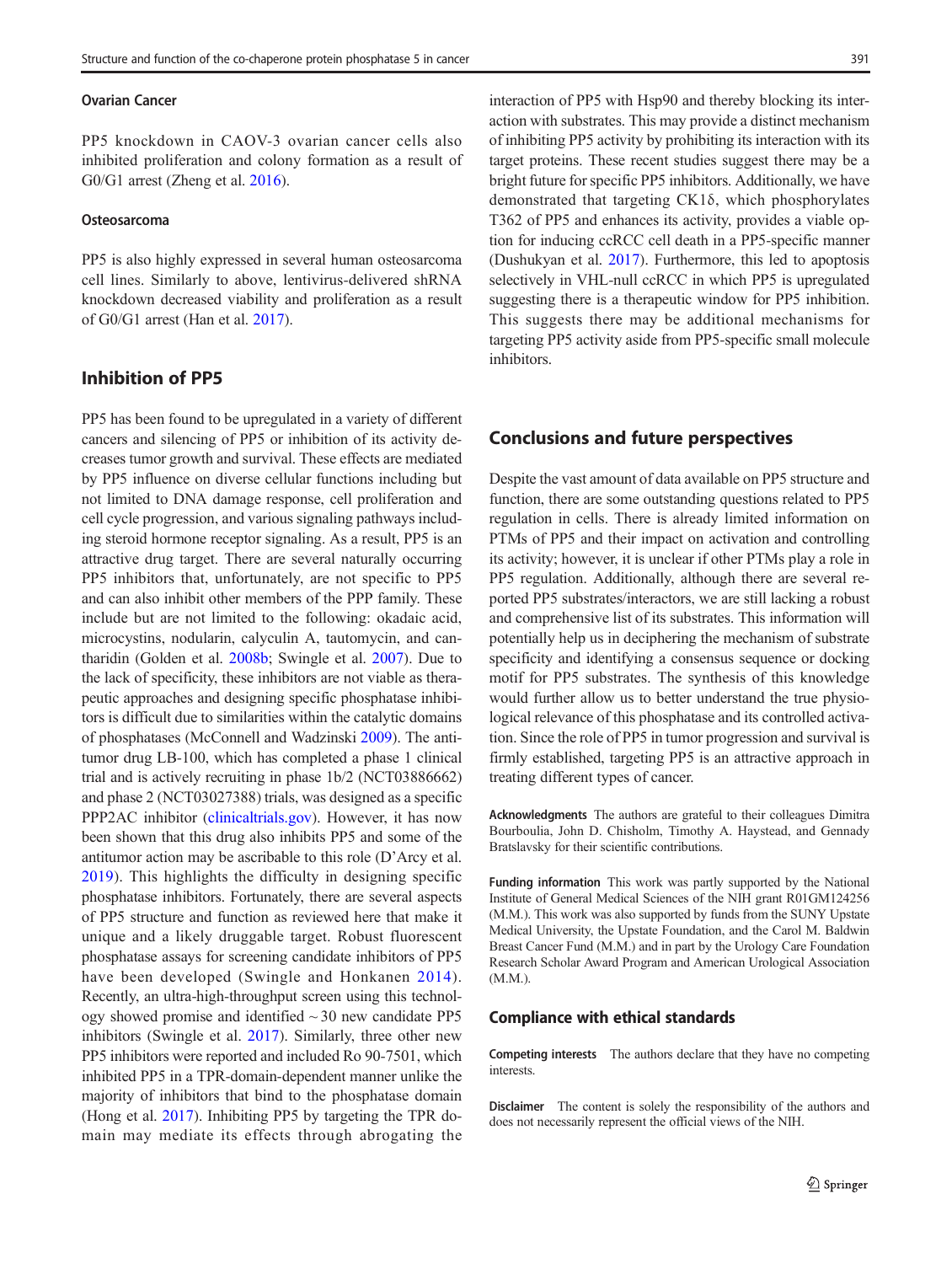## <span id="page-9-0"></span>References

- Ali A et al (2004) Requirement of protein phosphatase 5 in DNAdamage-induced ATM activation. Genes Dev 18:249–254. [https://](https://doi.org/10.1101/gad.1176004) [doi.org/10.1101/gad.1176004](https://doi.org/10.1101/gad.1176004)
- Amable L, Grankvist N, Largen JW, Ortsater H, Sjoholm A, Honkanen RE (2011) Disruption of serine/threonine protein phosphatase 5 (PP5:PPP5c) in mice reveals a novel role for PP5 in the regulation of ultraviolet light-induced phosphorylation of serine/threonine protein kinase Chk1 (CHEK1). J Biol Chem 286:40413–40422. [https://](https://doi.org/10.1074/jbc.M111.244053) [doi.org/10.1074/jbc.M111.244053](https://doi.org/10.1074/jbc.M111.244053)
- Bandhakavi S, McCann RO, Hanna DE, Glover CV (2003) A positive feedback loop between protein kinase CKII and Cdc37 promotes the activity of multiple protein kinases. J Biol Chem 278:2829–2836. <https://doi.org/10.1074/jbc.M206662200>
- Banerjee A, Periyasamy S, Wolf IM, Hinds TD Jr, Yong W, Shou W, Sanchez ER (2008) Control of glucocorticoid and progesterone receptor subcellular localization by the ligand-binding domain is mediated by distinct interactions with tetratricopeptide repeat proteins. Biochemistry 47:10471–10480. <https://doi.org/10.1021/bi8011862>
- Bruce DL, Macartney T, Yong W, Shou W, Sapkota GP (2012) Protein phosphatase 5 modulates SMAD3 function in the transforming growth factor-beta pathway. Cell Signal 24:1999–2006. [https://doi.](https://doi.org/10.1016/j.cellsig.2012.07.003) [org/10.1016/j.cellsig.2012.07.003](https://doi.org/10.1016/j.cellsig.2012.07.003)
- Chatterjee A, Wang L, Armstrong DL, Rossie S (2010) Activated Rac1 GTPase translocates protein phosphatase 5 to the cell membrane and stimulates phosphatase activity in vitro. J Biol Chem 285:3872– 3882. <https://doi.org/10.1074/jbc.M109.088427>
- Chen MX, Cohen PT (1997) Activation of protein phosphatase 5 by limited proteolysis or the binding of polyunsaturated fatty acids to the TPR domain. FEBS Lett 400:136–140. [https://doi.org/10.1016/](https://doi.org/10.1016/s0014-5793(96)01427-5) [s0014-5793\(96\)01427-5](https://doi.org/10.1016/s0014-5793(96)01427-5)
- Chen MS, Silverstein AM, Pratt WB, Chinkers M (1996) The tetratricopeptide repeat domain of protein phosphatase 5 mediates binding to glucocorticoid receptor heterocomplexes and acts as a dominant negative mutant. J Biol Chem 271:32315–32320
- Chen YL et al (2017) Protein phosphatase 5 promotes hepatocarcinogenesis through interaction with AMP-activated protein kinase. Biochem Pharmacol 138:49–60. [https://doi.org/10.](https://doi.org/10.1016/j.bcp.2017.05.010) [1016/j.bcp.2017.05.010](https://doi.org/10.1016/j.bcp.2017.05.010)
- Cho BR, Lee P, Hahn JS (2014) CK2-dependent inhibitory phosphorylation is relieved by Ppt1 phosphatase for the ethanol stress-specific activation of Hsf1 in Saccharomyces cerevisiae Mol Microbiol 93: 306–316. <https://doi.org/10.1111/mmi.12660>
- Conde R, Xavier J, McLoughlin C, Chinkers M, Ovsenek N (2005) Protein phosphatase 5 is a negative modulator of heat shock factor 1. J Biol Chem 280:28989–28996. [https://doi.org/10.1074/jbc.](https://doi.org/10.1074/jbc.M503594200) [M503594200](https://doi.org/10.1074/jbc.M503594200)
- Connarn JN et al (2014) The molecular chaperone Hsp70 activates protein phosphatase 5 (PP5) by binding the tetratricopeptide repeat (TPR) domain. J Biol Chem 289:2908–2917. [https://doi.org/10.](https://doi.org/10.1111/mmi.12660) [1074/jbc.M113.519421](https://doi.org/10.1111/mmi.12660)
- D'Arcy BM, Swingle MR, Papke CM, Abney KA, Bouska ES, Prakash A, Honkanen RE (2019) The antitumor drug LB-100 is a catalytic inhibitor of protein phosphatase 2A (PPP2CA) and 5 (PPP5C) coordinating with the active-site catalytic metals in PPP5C. Mol Cancer Ther 18:556–566. [https://doi.org/10.1158/1535-7163.](https://doi.org/10.1158/1535-7163.MCT-17-1143) [MCT-17-1143](https://doi.org/10.1158/1535-7163.MCT-17-1143)
- Das AK, Cohen PW, Barford D (1998) The structure of the tetratricopeptide repeats of protein phosphatase 5: implications for TPRmediated protein-protein interactions. EMBO J 17:1192–1199. <https://doi.org/10.1093/emboj/17.5.1192>
- Davies TH, Ning YM, Sanchez ER (2005) Differential control of glucocorticoid receptor hormone-binding function by tetratricopeptide

repeat (TPR) proteins and the immunosuppressive ligand FK506. Biochemistry 44:2030–2038. <https://doi.org/10.1021/bi048503v>

- Dushukyan N et al (2017) Phosphorylation and ubiquitination regulate protein phosphatase 5 activity and its prosurvival role in kidney cancer. Cell Rep 21:1883–1895. [https://doi.org/10.1016/j.celrep.](https://doi.org/10.1016/j.celrep.2017.10.074) [2017.10.074](https://doi.org/10.1016/j.celrep.2017.10.074)
- Fransson L et al (2014) Mitogen-activated protein kinases and protein phosphatase 5 mediate glucocorticoid-induced cytotoxicity in pancreatic islets and beta-cells. Mol Cell Endocrinol 383:126–136. <https://doi.org/10.1016/j.mce.2013.12.010>
- Gallo LI, Ghini AA, Pilipuk GP, Galigniana MD (2007) Differential recruitment of tetratricorpeptide repeat domain immunophilins to the mineralocorticoid receptor influences both heat-shock protein 90-dependent retrotransport and hormone-dependent transcriptional activity. Biochemistry 46:14044–14057. [https://doi.org/10.1021/](https://doi.org/10.1021/bi701372c) [bi701372c](https://doi.org/10.1021/bi701372c)
- Gentile S et al (2006) Rac GTPase signaling through the PP5 protein phosphatase. Proc Natl Acad Sci U S A 103:5202–5206. [https://](https://doi.org/10.1073/pnas.0600080103) [doi.org/10.1073/pnas.0600080103](https://doi.org/10.1073/pnas.0600080103)
- Gergs U, Jahn T, Werner F, Kohler C, Kopp F, Grossmann C, Neumann J (2019) Overexpression of protein phosphatase 5 in the mouse heart: reduced contractility but increased stress tolerance - two sides of the same coin? PLoS One 14:e0221289. [https://doi.org/10.1371/](https://doi.org/10.1371/journal.pone.0221289) [journal.pone.0221289](https://doi.org/10.1371/journal.pone.0221289)
- Golden T et al (2008a) Elevated levels of Ser/Thr protein phosphatase 5 (PP5) in human breast cancer. Biochim Biophys Acta 1782:259– 270. <https://doi.org/10.1016/j.bbadis.2008.01.004>
- Golden T, Swingle M, Honkanen RE (2008b) The role of serine/threonine protein phosphatase type 5 (PP5) in the regulation of stress-induced signaling networks and cancer. Cancer Metastasis Rev 27:169–178. <https://doi.org/10.1007/s10555-008-9125-z>
- Gong CX et al (2004) Dephosphorylation of microtubule-associated protein tau by protein phosphatase 5. J Neurochem 88:298-310. [https://](https://doi.org/10.1111/j.1471-4159.2004.02147.x) [doi.org/10.1111/j.1471-4159.2004.02147.x](https://doi.org/10.1111/j.1471-4159.2004.02147.x)
- Hamilton CL et al (2018) Serine/threonine phosphatase 5 (PP5C/PPP5C) regulates the ISOC channel through a PP5C-FKBP51 axis. Pulm Circ 8:2045893217753156. [https://doi.org/10.1177/](https://doi.org/10.1177/2045893217753156) [2045893217753156](https://doi.org/10.1177/2045893217753156)
- Han K, Gan Z, Lin S, Hu H, Shen Z, Min D (2017) Elevated expression of serine/threonine phosphatase type 5 correlates with malignant proliferation in human osteosarcoma. Acta Biochim Pol 64:11–16. [https://doi.org/10.18388/abp.2014\\_951](https://doi.org/10.18388/abp.2014_951)
- Haslbeck V et al (2015a) Selective activators of protein phosphatase 5 target the auto-inhibitory mechanism. Biosci Rep 35. [https://doi.org/](https://doi.org/10.1042/BSR20150042) [10.1042/BSR20150042](https://doi.org/10.1042/BSR20150042)
- Haslbeck V et al (2015b) The activity of protein phosphatase 5 towards native clients is modulated by the middle- and C-terminal domains of Hsp90. Sci Rep 5:17058. <https://doi.org/10.1038/srep17058>
- Hinds TD Jr, Sanchez ER (2008) Protein phosphatase 5. Int J Biochem Cell Biol 40:2358–2362. [https://doi.org/10.1016/j.biocel.2007.08.](https://doi.org/10.1016/j.biocel.2007.08.010) [010](https://doi.org/10.1016/j.biocel.2007.08.010)
- Hinds TD Jr et al (2011) Protein phosphatase 5 mediates lipid metabolism through reciprocal control of glucocorticoid receptor and peroxisome proliferator-activated receptor-gamma (PPARgamma). J Biol Chem 286:42911–42922. <https://doi.org/10.1074/jbc.M111.311662>
- Hong TJ, Park K, Choi EW, Hahn JS (2017) Ro 90-7501 inhibits PP5 through a novel, TPR-dependent mechanism. Biochem Biophys Res Commun 482:215–220. <https://doi.org/10.1016/j.bbrc.2016.11.043>
- Hsieh FS et al (2017a) Palbociclib induces activation of AMPK and inhibits hepatocellular carcinoma in a CDK4/6-independent manner. Mol Oncol 11:1035–1049. [https://doi.org/10.1002/1878-0261.](https://doi.org/10.1002/1878-0261.12072) [12072](https://doi.org/10.1002/1878-0261.12072)
- Hsieh FS et al (2017b) Inhibition of protein phosphatase 5 suppresses non-small cell lung cancer through AMP-activated kinase activation. Lung Cancer 112:81–89. [https://doi.org/10.1016/j.lungcan.](https://doi.org/10.1016/j.lungcan.2017.07.040) [2017.07.040](https://doi.org/10.1016/j.lungcan.2017.07.040)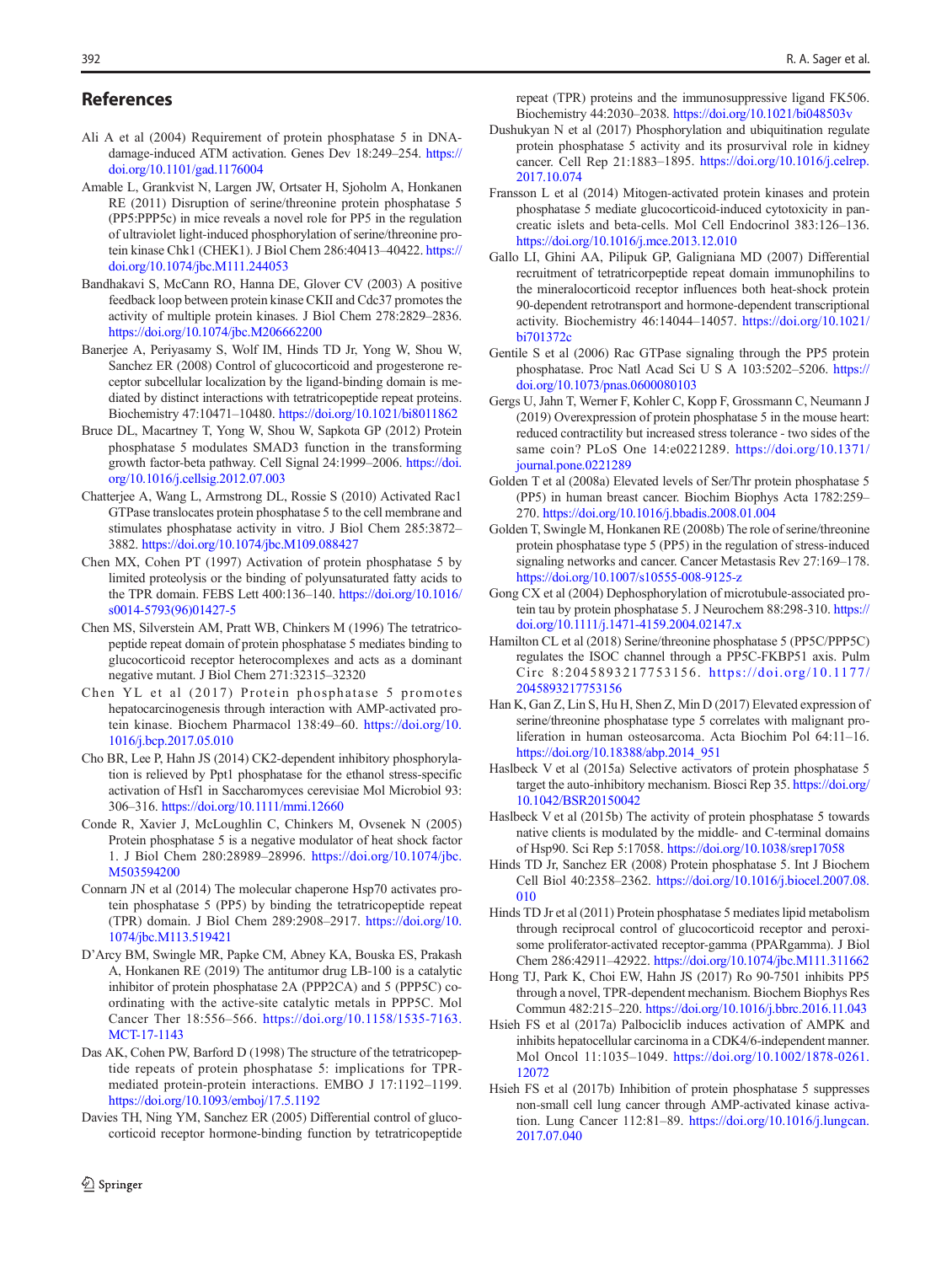- <span id="page-10-0"></span>Hsieh JJ, Purdue MP, Signoretti S, Swanton C, Albiges L, Schmidinger M, Heng DY, Larkin J, Ficarra V (2017c) Renal cell carcinoma. Nat Rev Dis Primers 3:17009. <https://doi.org/10.1038/nrdp.2017.9>
- Hu MH et al (2018) Serine/threonine protein phosphatase 5 is a potential therapeutic target in cholangiocarcinoma. Liver Int 38:2248–2259. <https://doi.org/10.1111/liv.13887>
- Huang S, Shu L, Easton J, Harwood FC, Germain GS, Ichijo H, Houghton PJ (2004) Inhibition of mammalian target of rapamycin activates apoptosis signal-regulating kinase 1 signaling by suppressing protein phosphatase 5 activity. J Biol Chem 279:36490–36496. <https://doi.org/10.1074/jbc.M401208200>
- Huang CY et al (2018) Palbociclib enhances radiosensitivity of hepatocellular carcinoma and cholangiocarcinoma via inhibiting ataxia telangiectasia-mutated kinase-mediated DNA damage response. Eur J Cancer 102:10–22. <https://doi.org/10.1016/j.ejca.2018.07.010>
- Huderson BP et al (2012) Stable inhibition of specific estrogen receptor alpha (ERalpha) phosphorylation confers increased growth, migration/invasion, and disruption of estradiol signaling in MCF-7 breast cancer cells. Endocrinology 153:4144–4159. [https://doi.org/10.](https://doi.org/10.1210/en.2011-2001) [1210/en.2011-2001](https://doi.org/10.1210/en.2011-2001)
- Ikeda K et al (2004) Protein phosphatase 5 is a negative regulator of estrogen receptor-mediated transcription. Mol Endocrinol 18: 1131–1143. <https://doi.org/10.1210/me.2003-0308>
- Jacob W, Rosenzweig D, Vazquez-Martin C, Duce SL, Cohen PT (2015) Decreased adipogenesis and adipose tissue in mice with inactivated protein phosphatase 5. Biochem J 466:163–176. [https://doi.org/10.](https://doi.org/10.1042/BJ20140428) [1042/BJ20140428](https://doi.org/10.1042/BJ20140428)
- Kang H, Sayner SL, Gross KL, Russell LC, Chinkers M (2001) Identification of amino acids in the tetratricopeptide repeat and Cterminal domains of protein phosphatase 5 involved in autoinhibition and lipid activation. Biochemistry 40:10485–10490
- Kang Y, Lee JH, Hoan NN, Sohn HM, Chang IY, You HJ (2009) Protein phosphatase 5 regulates the function of 53BP1 after neocarzinostatin-induced DNA damage. J Biol Chem 284:9845– 9853. <https://doi.org/10.1074/jbc.M809272200>
- Katayama K, Yamaguchi M, Noguchi K, Sugimoto Y (2014) Protein phosphatase complex PP5/PPP2R3C dephosphorylates P-glycoprotein/ABCB1 and down- regulates the expression and function. Cancer Lett 345:124–131. [https://doi.org/10.1016/j.canlet.2013.12.](https://doi.org/10.1016/j.canlet.2013.12.007) [007](https://doi.org/10.1016/j.canlet.2013.12.007)
- Kok M, Holm-Wigerup C, Hauptmann M, Michalides R, Stal O, Linn S, Landberg G (2009) Estrogen receptor-alpha phosphorylation at serine-118 and tamoxifen response in breast cancer. J Natl Cancer Inst 101:1725–1729. <https://doi.org/10.1093/jnci/djp412>
- Krysiak J et al (2018) Protein phosphatase 5 regulates titin phosphorylation and function at a sarcomere-associated mechanosensor complex in cardiomyocytes. Nat Commun 9:262. [https://doi.org/10.1038/](https://doi.org/10.1038/s41467-017-02483-3) [s41467-017-02483-3](https://doi.org/10.1038/s41467-017-02483-3)
- Liu F, Iqbal K, Grundke-Iqbal I, Rossie S, Gong CX (2005) Dephosphorylation of tau by protein phosphatase 5: impairment in Alzheimer's disease J Biol Chem 280:1790–1796 [https://doi.org/10.](https://doi.org/10.1074/jbc.M410775200) [1074/jbc.M410775200](https://doi.org/10.1074/jbc.M410775200)
- Lubert EJ, Hong Y, Sarge KD (2001) Interaction between protein phosphatase 5 and the A subunit of protein phosphatase 2A: evidence for a heterotrimeric form of protein phosphatase 5. J Biol Chem 276: 38582–38587. <https://doi.org/10.1074/jbc.M106906200>
- Mazalouskas MD, Godoy-Ruiz R, Weber DJ, Zimmer DB, Honkanen RE, Wadzinski BE (2014) Small G proteins Rac1 and Ras regulate serine/threonine protein phosphatase 5 (PP5) extracellular signalregulated kinase (ERK) complexes involved in the feedback regulation of Raf1. J Biol Chem 289:4219–4232. [https://doi.org/10.1074/](https://doi.org/10.1074/jbc.M113.518514) [jbc.M113.518514](https://doi.org/10.1074/jbc.M113.518514)
- McConnell JL, Wadzinski BE (2009) Targeting protein serine/threonine phosphatases for drug development. Mol Pharmacol 75:1249–1261. <https://doi.org/10.1124/mol.108.053140>
- Miyata Y, Nishida E (2004) CK2 controls multiple protein kinases by phosphorylating a kinase-targeting molecular chaperone, Cdc37. Mol Cell Biol 24:4065–4074
- Mkaddem SB, Werts C, Goujon JM, Bens M, Pedruzzi E, Ogier-Denis E, Vandewalle A (2009) Heat shock protein gp96 interacts with protein phosphatase 5 and controls toll-like receptor 2 (TLR2)-mediated activation of extracellular signal- regulated kinase (ERK) 1/2 in post-hypoxic kidney cells. J Biol Chem 284:12541–12549. [https://](https://doi.org/10.1074/jbc.M808376200) [doi.org/10.1074/jbc.M808376200](https://doi.org/10.1074/jbc.M808376200)
- Morita K, Saitoh M, Tobiume K, Matsuura H, Enomoto S, Nishitoh H, Ichijo H (2001) Negative feedback regulation of ASK1 by protein phosphatase 5 (PP5) in response to oxidative stress. EMBO J 20: 6028–6036. <https://doi.org/10.1093/emboj/20.21.6028>
- Oberoi J et al (2016) Structural and functional basis of protein phosphatase 5 substrate specificity. Proc Natl Acad Sci U S A. [https://doi.](https://doi.org/10.1073/pnas.1603059113) [org/10.1073/pnas.1603059113](https://doi.org/10.1073/pnas.1603059113)
- Ollendorff V, Donoghue DJ (1997) The serine/threonine phosphatase PP5 interacts with CDC16 and CDC27, two tetratricopeptide repeatcontaining subunits of the anaphase-promoting complex. J Biol Chem 272:32011–32018. <https://doi.org/10.1074/jbc.272.51.32011>
- Partch CL, Shields KF, Thompson CL, Selby CP, Sancar A (2006) Posttranslational regulation of the mammalian circadian clock by cryptochrome and protein phosphatase 5. Proc Natl Acad Sci U S A 103:10467–10472. <https://doi.org/10.1073/pnas.0604138103>
- Pazdrak K, Straub C, Maroto R, Stafford S, White WI, Calhoun WJ, Kurosky A (2016) Cytokine-induced glucocorticoid resistance from eosinophil activation: protein phosphatase 5 modulation of glucocorticoid receptor phosphorylation and signaling. J Immunol 197: 3782–3791. <https://doi.org/10.4049/jimmunol.1601029>
- Periyasamy S, Warrier M, Tillekeratne MP, Shou W, Sanchez ER (2007) The immunophilin ligands cyclosporin A and FK506 suppress prostate cancer cell growth by androgen receptor-dependent and independent mechanisms. Endocrinology 148:4716–4726. [https://](https://doi.org/10.1210/en.2007-0145) [doi.org/10.1210/en.2007-0145](https://doi.org/10.1210/en.2007-0145)
- Ramsey AJ, Chinkers M (2002) Identification of potential physiological activators of protein phosphatase 5. Biochemistry 41:5625–5632
- Sager RA et al (2019) Post-translational regulation of FNIP1 creates a rheostat for the molecular chaperone Hsp90. Cell Rep 26:1344– 1356 e1345. <https://doi.org/10.1016/j.celrep.2019.01.018>
- Schulke JP et al (2010) Differential impact of tetratricopeptide repeat proteins on the steroid hormone receptors. PLoS One 5:e11717. <https://doi.org/10.1371/journal.pone.0011717>
- Shao J, Hartson SD, Matts RL (2002) Evidence that protein phosphatase 5 functions to negatively modulate the maturation of the Hsp90 dependent heme-regulated eIF2alpha kinase. Biochemistry 41: 6770–6779
- Shao J, Prince T, Hartson SD, Matts RL (2003) Phosphorylation of serine 13 is required for the proper function of the Hsp90 co-chaperone, Cdc37. J Biol Chem 278:38117–38120. [https://doi.org/10.1074/jbc.](https://doi.org/10.1074/jbc.C300330200) [C300330200](https://doi.org/10.1074/jbc.C300330200)
- Shi Y (2009) Serine/threonine phosphatases: mechanism through structure. Cell 139:468–484. <https://doi.org/10.1016/j.cell.2009.10.006>
- Silverstein AM, Galigniana MD, Chen MS, Owens-Grillo JK, Chinkers M, Pratt WB (1997) Protein phosphatase 5 is a major component of glucocorticoid receptor.hsp90 complexes with properties of an FK506-binding immunophilin. J Biol Chem 272:16224–16230
- Sinclair C, Borchers C, Parker C, Tomer K, Charbonneau H, Rossie S (1999) The tetratricopeptide repeat domain and a C-terminal region control the activity of Ser/Thr protein phosphatase 5. [https://doi.org/](https://doi.org/10.1074/jbc.274.33.23666) [10.1074/jbc.274.33.23666](https://doi.org/10.1074/jbc.274.33.23666)
- Soroka J, Wandinger SK, Mausbacher N, Schreiber T, Richter K, Daub H, Buchner J (2012) Conformational switching of the molecular chaperone Hsp90 via regulated phosphorylation. Mol Cell 45:517–528. <https://doi.org/10.1016/j.molcel.2011.12.031>
- Swingle MR, Honkanen RE (2014) Development and validation of a robust and sensitive assay for the discovery of selective inhibitors